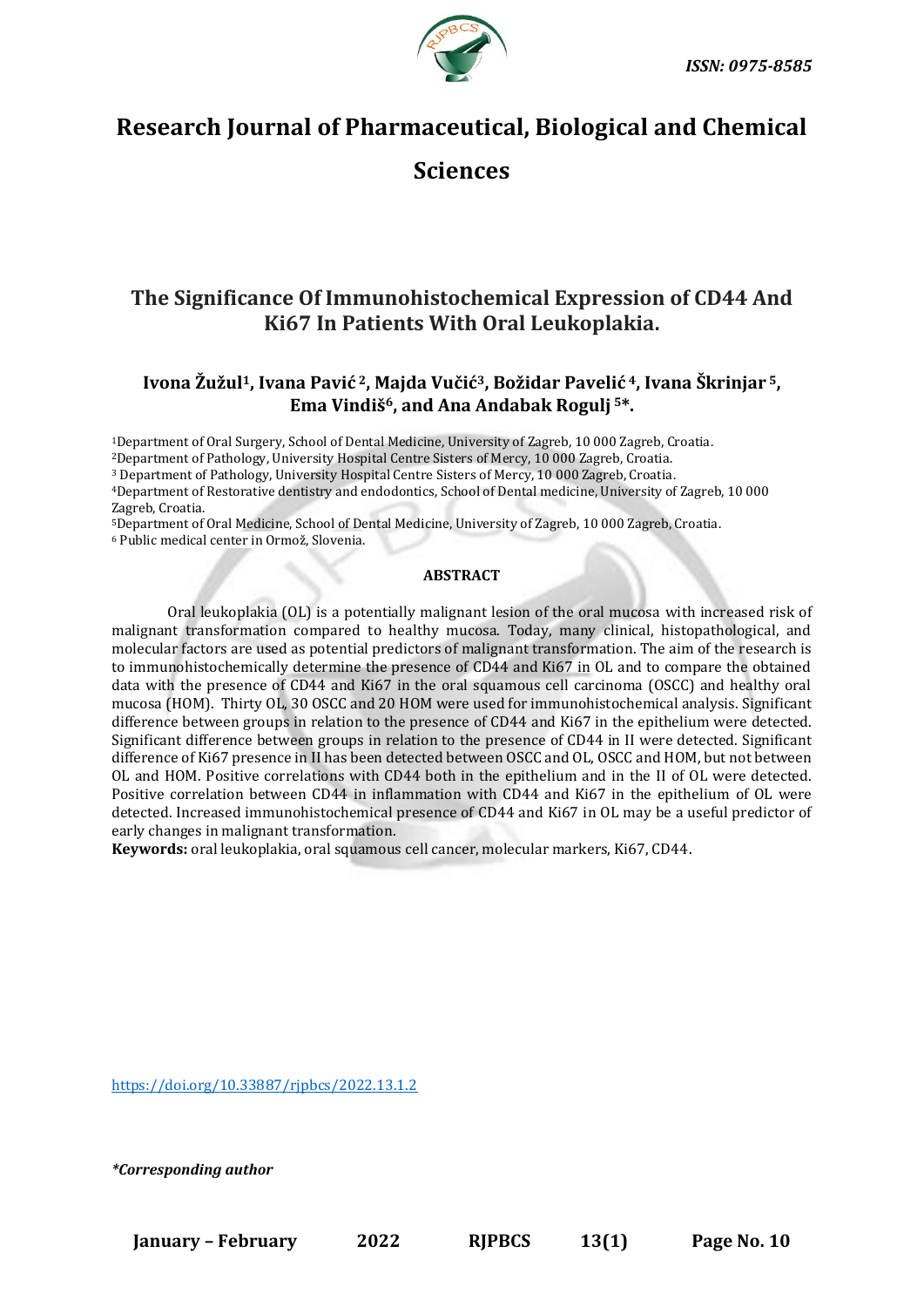

#### **INTRODUCTION**

Oral leukoplakia (OL) displays similar proliferative characteristics to the oral squamous cell carcinoma (OSCC). According to the World Health Organization, OL is a precancerous lesion of the oral mucosa clinically described as a white lesion, which cannot erased or classified into other oral disease [1]. Today, OL considered as one of the most significant precancerous lesions regarding OSCC development. The malignant transformation rate of OL ranges between 0.7% and 2.9% [2]. The presence of dysplasia indicates malignant potential of OL, but some OLs will never malignantly transform, while some without dysplasia will evolve into OSCC [3]. So far, numerous molecular markers studied in order to determine which OL will become OSCC. However, there is still no widely accepted specific biomarker, which will predict the risk for OL malignant transformation [4]. Ki67 is one of the most important proliferative marker, which indicates the proportion of malignant cells during the cell growth and reproduction phase. It's higher values correlate with an earlier tumour recurrence and worse overall survival of the patients [5]. The Ki67 recognized as useful biomarker of different phases of the cell growth, being low during the G1 and early Sphase, and progressive increase during the mitosis [6]. Furthermore, numerous studies to date have introduced Ki67 as relevant in prognosis of lung and breast cancer [7,8].

Previous studies suggested difference of Ki67 expression in oral mucosa malignant transformation between normal epithelium, precancerous lesions and OSCC. Results of the studies have shown that Ki67 expression was the highest in oral cancer, lower in mild and moderate dysplasia and OL, and lowest in normal oral mucosa [9,10]. Several studies have shown that p53 and Ki67 are indicators of unfavourable prognosis in OL [11-13]. Contrary to that, there are studies, which results have shown that Ki67 is weak marker for the malignant transformation in the oral tissues [14-16].

CD44 is part of family transmembrane glycoproteins that expressed in different cells and is involved in numerous cellular processes. In addition, it participates in pathological processes of tumour growth, tumour proliferation and tumour cell dispersal [17]. Immunohistochemically proven increased CD44 expression was also observed in other tumours, like ovarian and colorectal, which correlated with less differentiated cancers as well as with less favourable prognosis [18,19]. There are cancer stem cells (CSCs) in tumour tissue that are undifferentiated and exhibiting high proliferative capacity due to overexpression of stem markers and consequently affecting tumour metastasis, drug transport, and the mechanism of DNA repair. It is assumed that CSCs are responsible for the onset, progression, recurrence, tumour invasion, and tumour resistance to treatment [20]. The CD44 glycoprotein called a marker of subgroup of CSCs, which possess the ability of self-renewal [21]. Overexpression of transmembrane glycoprotein CD44 in undifferentiated cancer stem cells predicts progression, recurrence, neoadjuvant therapy resistance and treatment success in patients with OSCC [22]. In the early 1990s variants of CD44 was identified, specifically v6 isoform which regulate tumour progression, invasion and metastasis [23]. To date only few studies have investigated expression of CD44 in oral precancerous lesions [24].

Therefore, the aim of this study is to immunohistochemically determine expression of Ki67 and CD44 in OLs and OSCCs.

### **MATERIAL AND METHODS**

We performed retrospective cross-sectional analysis on archive tissue samples from the patients with a confirmed diagnosis of OL and OSCC collected at Clinical institute of pathology and cytology, Clinical hospital Sisters of mercy in Zagreb between 2013 and 2018. The study includes 30 histologically confirmed OLs, 30 histologically confirmed OSCCs. The control group consisted of 20 healthy oral mucosa (HOM) in which no histopathological changes described by histological analysis. Study approved by Ethics Committee of Clinical hospital Sisters of mercy and School of Dental medicine, University of Zagreb. All procedures performed in study were in accordance with the ethical standards of the 1964 Helsinki declaration and its later amendments.

#### **Immunohistochemistry**

The archival material fixed in 10% buffered formalin and embedded in paraffin blocks. For immunohistochemical analysis, each section was thermally deparaffinised and incubated with the appropriate primary antibody, a mouse monoclonal antibody on Ki67 (MOA-HU Ki67, clone MIB-1, 1: 150, DAKO) and mouse monoclonal antibody to CD44 (MO A-HU CD44, clone DF 1485, 1:50, DAKO).

**January – February 2022 RJPBCS 13(1) Page No. 11**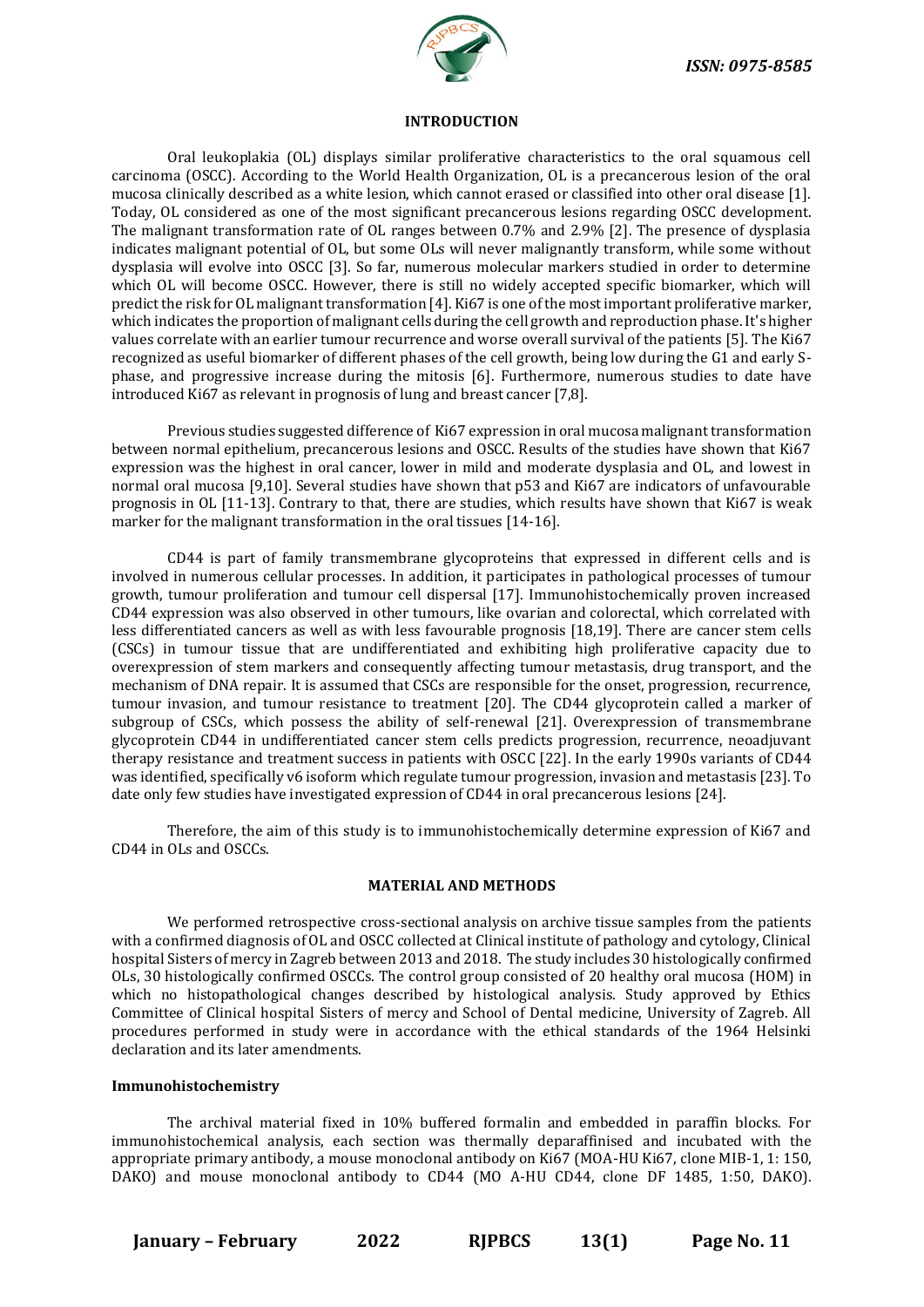

Immunohistochemical analysis for antibodies was determined by the LSAB method as a visualization system on a Dako TechMate TM Horizon (Dako, Copenhagen, Denmark) an automated immunohistochemical staining machine. The time and mode of thermal detection of the epitope, the dilution and the incubation time of each antibody performed according to the manufacturer's protocols. Secondary antibody reaction visualization was done with En Vision HRP rabbit / mouse ENV (K5007, DAKO) and chromogenic diaminobenzidine (K3468, DAKO), and counterstained with Mayer haematoxylin. The preparations were analysed by light microscope at low (40x) and high (400x) magnification.

The immunohistochemical reaction to CD44 was determined semi-quantitatively according to the method described by Ghazi et al. [25]:

0 - no positive membrane response or less than 5% of cells,

1+ poorly positive membrane reaction; 5-25% of cells,

2+ moderately positive membrane reaction; 25-50% of cells,

3+ medium positive membrane reaction; 50 -75% of cells,

4+ highly positive membrane reaction; more than 75% of cells.

The immunohistochemical positivity of nuclei on Ki67 will be determined semi-quantitatively according to the method described by Ghazi [25]:

0 - no positive membrane response or less than 5% of cells,

1+ poorly positive membrane reaction; 5-25% of cells,

2+ moderately positive membrane reaction; 25-50% of cells,

3+ medium positive membrane reaction; 50 -75% of cells,

4+ highly positive membrane reaction; more than 75% of cells.

#### **Statistics**

Data preparation was performed using a Microsoft Office Excel computer spreadsheet. The data are presented in tabular form. Categorical and nominal values are presented through the appropriate frequencies and proportions, while the differences between them were analyzed by Fisher's exact test, and Fisher-Freeman-Halton test in the case of tables larger than 2x2 format.

Continuous values were shown across the median and interquartile ranges, and the differences between them were analyzed by the Mann-Whitney U test. P values less than 0.05 were considered significant. IBM SPSS Statistics software, version 25.0 (https://www.ibm.com/analytics/spss-statisticssoftware) was used in the analysis.

#### **RESULTS**

Out of 80 analysed tissue samples, 30 were histologically confirmed OLs, 30 histologically confirmed OSCCs and 20 HOM. Differences between groups according to the age and gender are presented in Table 1.

|                | 0L<br>$N=30$    |    |                   |                  | <b>OSCC</b><br>$N=30$ |                   | <b>HOM</b><br>$N=20$ |                   | P <sub>1</sub> | $\mathbf{p}_2$ | P <sup>3</sup> |       |
|----------------|-----------------|----|-------------------|------------------|-----------------------|-------------------|----------------------|-------------------|----------------|----------------|----------------|-------|
|                |                 |    |                   | <b>Dysplasia</b> |                       |                   |                      |                   |                |                |                |       |
|                |                 |    | $\frac{0}{0}$     | N                | $\%$                  | N                 | $\frac{0}{0}$        | N                 | $\frac{0}{0}$  |                |                |       |
| Gender         | Male            | 15 | 50,0%             | 3                | 10,0%                 | 27                | 90,0%                | 10                | 50,0%          | < 0.001        | 1,000          | 0,003 |
|                | Female          | 15 | 50,0%             |                  | 3,3%                  |                   | 10,0%                | 10                | 50,0%          |                |                |       |
| Age<br>(years) | Median<br>(IQR) |    | $58,0(53,0-71,0)$ |                  |                       | $66,5(52,2-72,0)$ |                      | $53,5(49,0-61,2)$ |                | 0,437          | 0.104          | 0,017 |

#### **Table 1: Demographics and clinical features of the patients.**

p<sup>1</sup> Fisher's exact test - OL vrs. OSCC p<sup>2</sup> Fisher's exact test - OL vrs. HOM p<sup>3</sup> Fisher's exact test - HOM vrs. OSCC \* Mann-Whitney U test

Differences between the groups with respect to the inflammation described on HE preparations are shown in Table 2.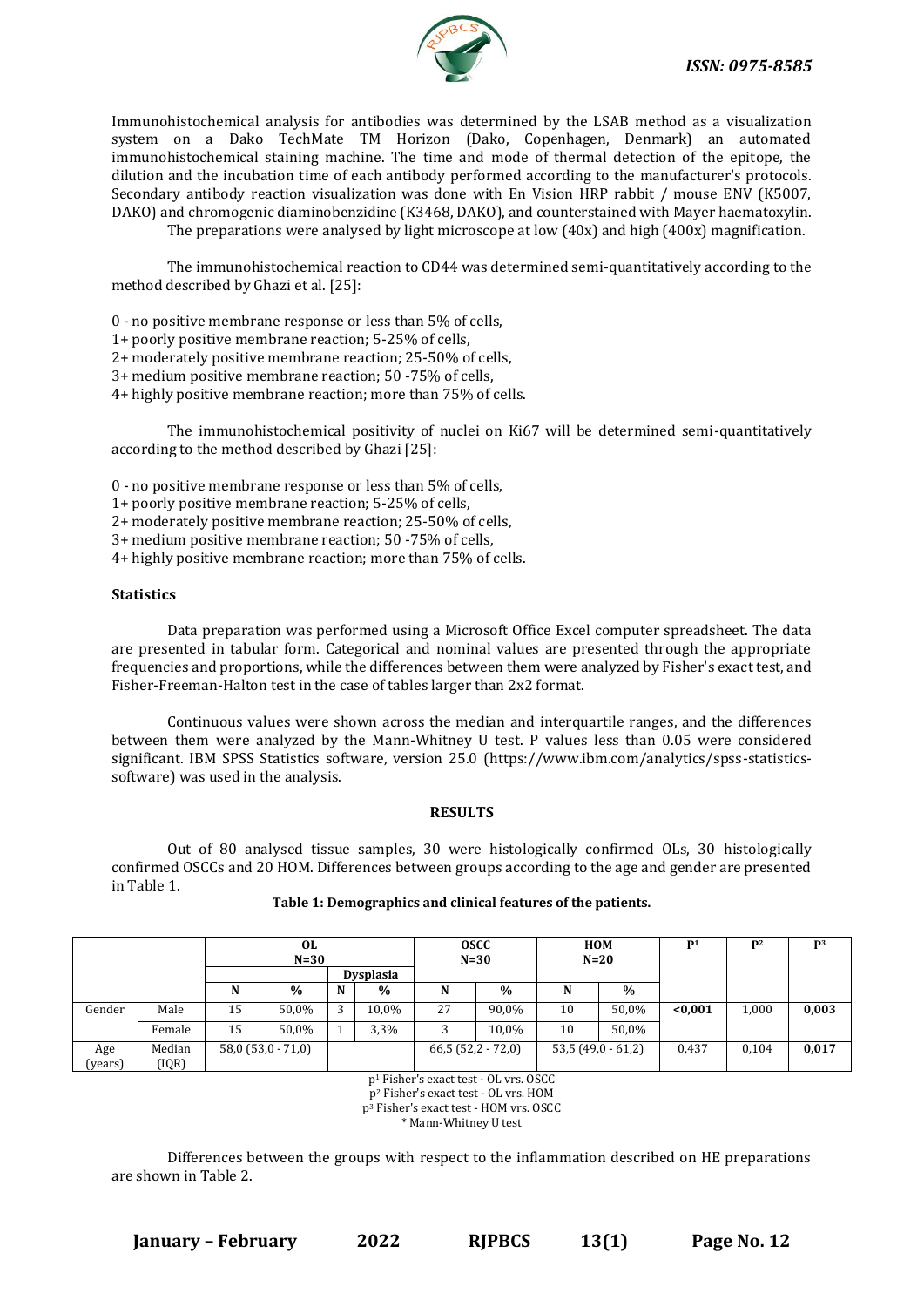

|              | OL.<br>$N=30$   |    | <b>OSCC</b><br>$N=30$ |    | <b>HOM</b><br>$N=20$ |    | $\mathbf{D}$  | $\mathbf{D}^2$ | P <sup>3</sup> |         |
|--------------|-----------------|----|-----------------------|----|----------------------|----|---------------|----------------|----------------|---------|
|              |                 | N  | $\%$                  | N  | $\frac{0}{0}$        | N  | $\frac{0}{0}$ |                |                |         |
| Inflammation | No inflammation | 3  | 10,0%                 |    | 3,6%                 | 15 | 75,0%         | 0,067          | < 0.001        | < 0,001 |
| HE           | Deficient       | 17 | 56,7%                 | 24 | 85,7%                | 5  | 25,0%         |                |                |         |
|              | Moderate        | ⇁  | 23,3%                 |    | 3,6%                 | 0  | $0.0\%$       |                |                |         |
|              | Dense           | 3  | 10,0%                 | 2  | 7,1%                 | 0  | $0.0\%$       |                |                |         |

#### **Table 2: Differences between groups with regard to HE inflammation.**

p<sup>1</sup> Fisher's exact test - OL vrs. OSCC

p<sup>2</sup> Fisher's exact test - OL vrs. HOM p<sup>3</sup> Fisher's exact test - HOM vrs. OSCC

\* Mann-Whitney U test

### **Labeling index differences of markers in relation to HE inflammation in OL**

The inflammatory infiltrate described on HE preparations in the stroma correlated with the expression of Ki67 in the inflammatory infiltrate in the stroma ( $p = 0.013$ ).

|                             |         | <b>HE</b> inflammation |                 |                |                  |                  |               |                |              |              |  |  |
|-----------------------------|---------|------------------------|-----------------|----------------|------------------|------------------|---------------|----------------|--------------|--------------|--|--|
|                             |         |                        | No inflammation |                | <b>Deficient</b> |                  | Moderate      |                | <b>Dense</b> | $\mathbf{p}$ |  |  |
|                             |         | $\mathbf N$            | $\frac{0}{0}$   | ${\bf N}$      | $\%$             | N                | $\frac{0}{0}$ | ${\bf N}$      | $\%$         |              |  |  |
|                             | $< 5\%$ | $\mathbf{1}$           | 33,3%           | $\overline{4}$ | 23,5%            | 2                | 28,6%         | $\mathbf{0}$   | 0,0%         |              |  |  |
|                             | 5-25%   | $\mathbf{1}$           | 33,3%           | $\overline{4}$ | 23,5%            | $\mathbf{0}$     | 0,0%          | $\mathbf{0}$   | 0,0%         |              |  |  |
| CD44<br>epithelium          | 25-50%  | $\mathbf{1}$           | 33,3%           | 6              | 35,3%            | 2                | 28,6%         | $\mathbf{0}$   | 0,0%         | 0,360        |  |  |
|                             | 50-75%  | $\bf{0}$               | 0,0%            | 3              | 17,6%            | 2                | 28,6%         | $\overline{2}$ | 66,7%        |              |  |  |
|                             | >75%    | $\mathbf{0}$           | 0.0%            | $\bf{0}$       | 0.0%             | $\mathbf{1}$     | 14,3%         | $\mathbf{1}$   | 33,3%        |              |  |  |
|                             | $< 5\%$ | $\overline{2}$         | 66,7%           | $\overline{4}$ | 23,5%            | 2                | 28,6%         | $\theta$       | 0,0%         |              |  |  |
|                             | 5-25%   | $\mathbf{1}$           | 33,3%           | 9              | 52,9%            | $\mathbf{0}$     | 0,0%          | $\mathbf{1}$   | 333%         | 0,118        |  |  |
| CD44<br>inflammation        | 25-50%  | $\bf{0}$               | 0.0%            | 4              | 23,5%            | 3                | 42,9%         | $\mathbf{1}$   | 33,3%        |              |  |  |
|                             | 50-75%  | $\bf{0}$               | 0.0%            | $\mathbf{0}$   | 0.0%             | $\overline{2}$   | 28,6%         | $\mathbf{1}$   | 33,3%        |              |  |  |
|                             | >75%    | $\mathbf{0}$           | 0,0%            | $\bf{0}$       | 0,0%             | $\mathbf{0}$     | 0,0%          | $\mathbf{0}$   | 0,0%         |              |  |  |
|                             | $< 5\%$ | 3                      | 100,0%          | 5              | 29,4%            | $\overline{2}$   | 28,6%         | $\mathbf{0}$   | $0.0\%$      |              |  |  |
|                             | 5-25%   | $\bf{0}$               | $0.0\%$         | 3              | 17,6%            | $\overline{4}$   | 57,1%         | $\mathbf{1}$   | 33,3%        |              |  |  |
| <b>Ki67</b><br>epithelium   | 25-50%  | $\bf{0}$               | 0.0%            | 8              | 47,1%            | $\mathbf{1}$     | 14,3%         | $\overline{2}$ | 66,7%        | 0,163        |  |  |
|                             | 50-75%  | $\mathbf{0}$           | 0,0%            | $\mathbf{1}$   | 5,9%             | $\mathbf{0}$     | 0,0%          | $\mathbf{0}$   | 0,0%         |              |  |  |
|                             | >75%    | $\mathbf{0}$           | 0.0%            | $\mathbf{0}$   | 0.0%             | $\theta$         | 0,0%          | $\mathbf{0}$   | 0,0%         |              |  |  |
|                             | $< 5\%$ | 3                      | 100,0%          | 17             | 100,0%           | 5                | 71,4%         | $\mathbf{1}$   | 33,3%        |              |  |  |
|                             | 5-25%   | $\bf{0}$               | 0,0%            | $\mathbf{0}$   | $0.0\%$          | 2                | 28,6%         | $\overline{2}$ | 66,7%        |              |  |  |
| <b>Ki67</b><br>inflammation | 25-50%  | $\mathbf{0}$           | 0.0%            | $\bf{0}$       | 0.0%             | $\mathbf{0}$     | 0,0%          | $\mathbf{0}$   | 0,0%         | 0,013        |  |  |
|                             | 50-75%  | $\mathbf{0}$           | 0.0%            | $\mathbf{0}$   | 0.0%             | $\mathbf{0}$     | 0,0%          | $\mathbf{0}$   | $0.0\%$      |              |  |  |
|                             | >75%    | $\bf{0}$               | 0,0%            | $\bf{0}$       | 0,0%             | $\boldsymbol{0}$ | 0,0%          | 0              | 0,0%         |              |  |  |

**Table 3: Labeling index differences of markers in relation to HE inflammation in OL.**

## **Immunohistochemical expression of CD44 and Ki67 in the epithelium of the groups**

A significant difference between groups with respect to expression of CD44 and Ki67 in the epithelium were detected (Table 4.).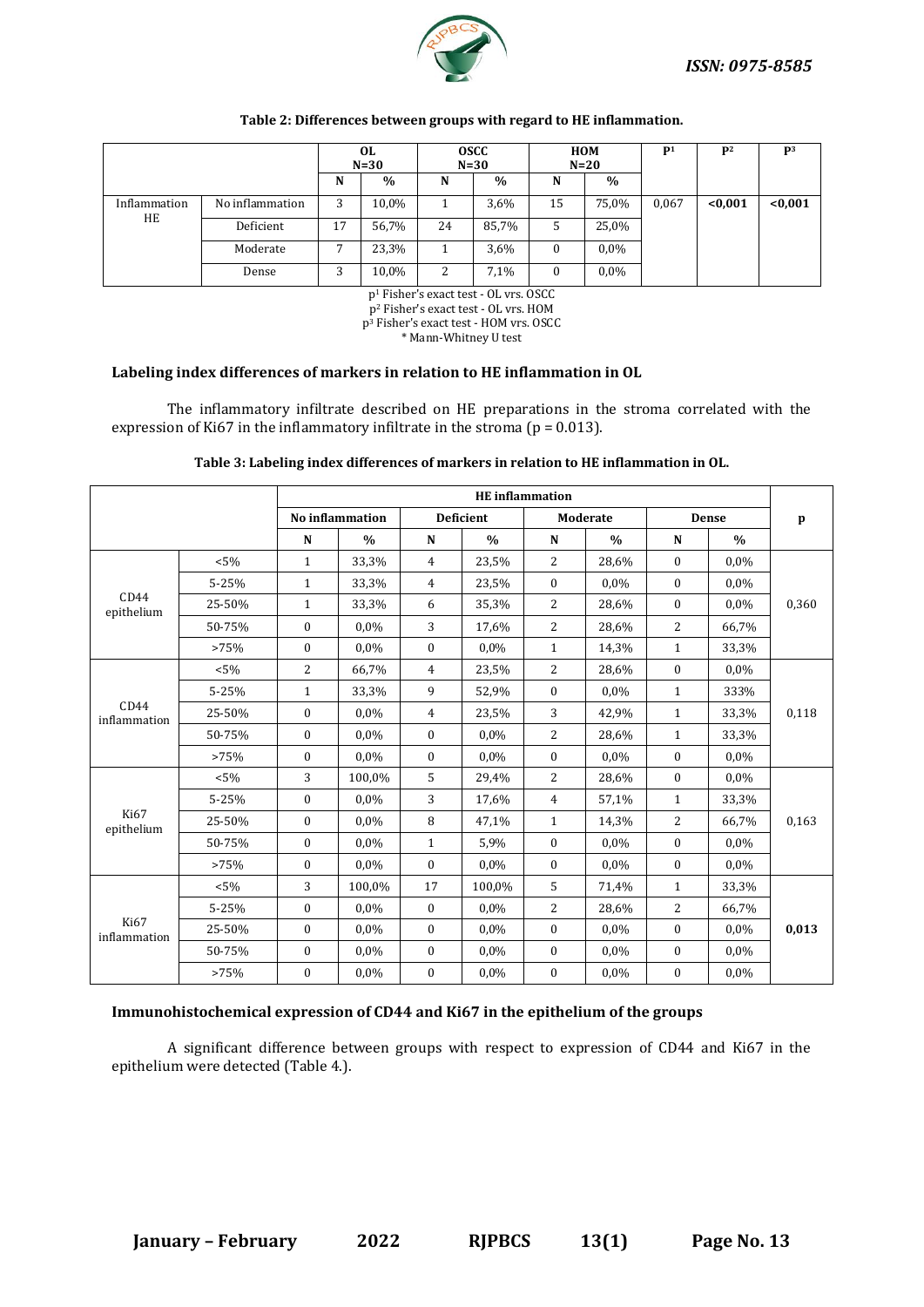

|                    |         | <b>OL</b><br>$N=30$ |               | <b>OSCC</b><br>$N=30$ |               | HOM<br>$N=20$  |                |                | P <sup>1</sup> |         | P <sup>2</sup> |                | P <sup>3</sup> |         |
|--------------------|---------|---------------------|---------------|-----------------------|---------------|----------------|----------------|----------------|----------------|---------|----------------|----------------|----------------|---------|
|                    |         | N                   | $\%$          | ${\bf N}$             | $\frac{0}{0}$ | ${\bf N}$      |                | $\%$           |                |         |                |                |                |         |
|                    | $< 5\%$ | 7<br>23,3%          |               | $\boldsymbol{0}$      | 0,0%          | 13             |                | 65,0%          |                |         |                |                |                |         |
| CD44<br>epithelium | 5-25%   | 5                   | 16,7%         | $\bf{0}$              | 0,0%          | 5              |                | 25,0%          |                |         |                |                |                |         |
|                    | 25-50%  | 9                   | 30,0%         | 8                     | 26,7%         | $\overline{2}$ |                | 10,0%          |                | $0,001$ |                | 0,005          |                | $0,001$ |
|                    | 50-75%  | $\overline{7}$      | 23,3%         | 10                    | 33,3%         | $\bf{0}$       |                | 0,0%           |                |         |                |                |                |         |
|                    | >75%    | 2                   | 6,7%          | 12                    | 40,0%         | $\bf{0}$       |                | 0,0%           |                |         |                |                |                |         |
|                    |         | <b>OL</b><br>$N=30$ |               | <b>OSCC</b><br>$N=30$ |               | HOM<br>$N=20$  |                | P <sup>1</sup> |                |         |                | P <sup>2</sup> | P <sup>3</sup> |         |
|                    |         | $\mathbf N$         | $\frac{0}{0}$ | ${\bf N}$             | $\frac{0}{0}$ |                | ${\bf N}$      | $\%$           |                |         |                |                |                |         |
|                    | $< 5\%$ | 10                  | 33,3%         | $\bf{0}$              | 0,0%          |                | 16             | 80,0%          |                |         |                |                |                |         |
| Ki67<br>epithelium | 5-25%   | 8                   | 26,7%         | $\mathbf{1}$          | 3,3%          |                | $\overline{4}$ | 20,0%          |                |         |                |                |                |         |
|                    | 25-50%  | 11                  | 36,7%         | 17                    | 56,7%         |                | $\bf{0}$       |                | $0.0\%$        |         | < 0.001        |                | 0,001          | < 0.001 |
|                    | 50-75%  | $\mathbf{1}$        | 3,3%          | 10                    | 33,3%         |                | $\bf{0}$       | 0,0%           |                |         |                |                |                |         |
|                    | >75%    | $\boldsymbol{0}$    | 0,0%          | $\overline{c}$        | 6,7%          |                | $\bf{0}$       | 0,0%           |                |         |                |                |                |         |

#### **Table 4: Expression of CD44 and Ki67 in the epithelium of the groups.**

p<sup>1</sup> Fisher's exact test - OL vrs. OSCC

p<sup>2</sup> Fisher's exact test - OL vrs. HOM p<sup>3</sup> Fisher's exact test - HOM vrs. OSCC

\* Mann-Whitney U test

## **Immunohistochemical expression of CD44 and Ki67 in the inflammatory infiltrate of the groups**

A statistically significant difference between the groups with respect to expression of CD44 in the inflammatory infiltrate was detected. Significant difference with respect to the expression of Ki67 in the inflammatory infiltrate between OSCC and OL and OSCC and HOM were detected (Table 5.).

|                                    |               |                | <b>OL</b><br>$N=30$ |                  | <b>OSCC</b><br>$N=30$ |                  | HOM<br>$N=20$ | P <sub>1</sub>         | P <sub>2</sub> | P <sub>3</sub> |
|------------------------------------|---------------|----------------|---------------------|------------------|-----------------------|------------------|---------------|------------------------|----------------|----------------|
|                                    |               | N              | $\%$                | N                | $\%$                  | N                | $\%$          |                        |                |                |
|                                    | $< 5\%$       | 8              | 26,7%               | $\overline{2}$   | 6,7%                  | 18               | 90,0%         |                        |                |                |
| CD44                               | 5-25%         | 11             | 36,7%               | 11               | 36,7%                 | 2                | 10,0%         |                        |                |                |
| Inflammatory                       | 25-50%        | 8              | 26,7%               | 17               | 56,7%                 | $\mathbf{0}$     | $0.0\%$       | 0,017                  | $0,00$<br>1    | < 0.001        |
| infiltrate                         | 50-75%        | 3              | 10,0%               | $\mathbf{0}$     | 0,0%                  | $\boldsymbol{0}$ | 0,0%          |                        |                |                |
|                                    | >75%          | $\mathbf{0}$   | $0.0\%$             | $\mathbf{0}$     | $0.0\%$               | $\mathbf{0}$     | $0.0\%$       |                        |                |                |
|                                    |               | <b>OL</b>      |                     |                  | <b>OSCC</b>           |                  | <b>HOM</b>    |                        |                |                |
|                                    |               | $N=30$         |                     |                  | $N=30$                |                  | $N=20$        | P <sub>1</sub>         | P <sub>2</sub> | P <sub>3</sub> |
|                                    |               | N              | $\%$                | N                | $\%$                  | N                | $\%$          |                        |                |                |
|                                    | $< 5\%$       | 26             | 86.7%               | 3                | 10.0%                 | 20               | 100.0%        |                        |                |                |
|                                    | $5 - 25%$     | $\overline{4}$ | 13.3%               | 24               | 80.0%                 | $\bf{0}$         | $0.0\%$       |                        |                |                |
| Ki67<br>Inflammatory<br>infiltrate | $25 -$<br>50% | 0              | $0.0\%$             | 3                | 10.0%                 | $\bf{0}$         | $0.0\%$       | < 0,00<br>$\mathbf{1}$ | 0.140          | < 0.001        |
|                                    | $50-$<br>75%  | 0              | $0.0\%$             | $\boldsymbol{0}$ | $0.0\%$               | $\bf{0}$         | $0.0\%$       |                        |                |                |
|                                    | >75%          | $\mathbf{0}$   | 0.0%                | $\mathbf{0}$     | $0.0\%$               | $\mathbf{0}$     | $0.0\%$       |                        |                |                |

**Table 5: Expression of CD44 and Ki67 in inflammatory infiltrate of the groups.**

p<sup>1</sup> Fisher's exact test - OL vrs. OSCC

p<sup>2</sup> Fisher's exact test - OL vrs. HOM

p<sup>3</sup> Fisher's exact test - HOM vrs. OSCC

\* Mann-Whitney U test

**January – February 2022 RJPBCS 13(1) Page No. 14**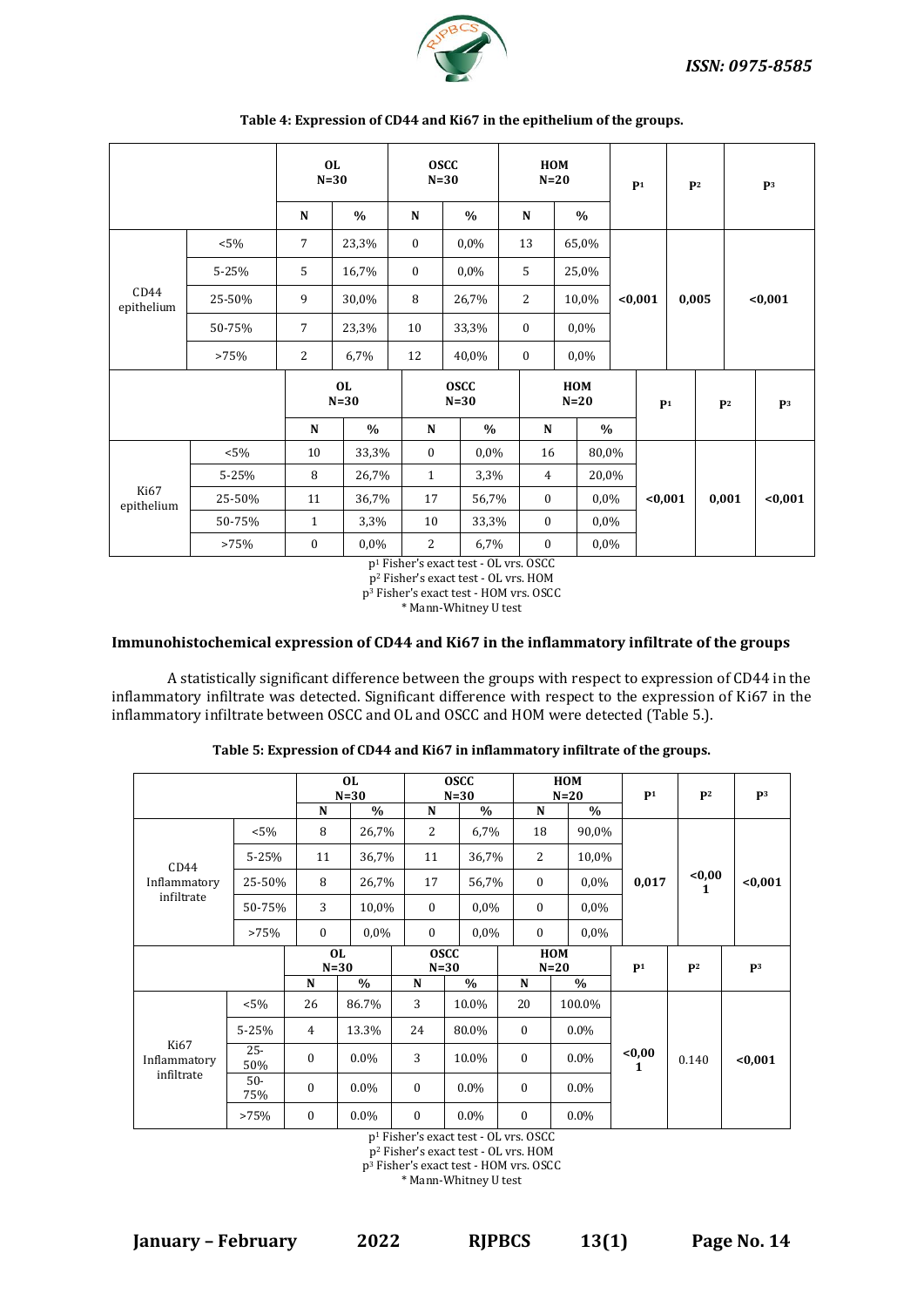

 Positive correlation was observed between HE inflammation and Ki67 in inflammatory tissue of the OL group. Significant and positive correlations were observed with both CD44 in epithelium and inflammatory tissue of the same group. Positive correlation between CD44 in inflammatory infiltrate with CD44 and Ki67 in the epithelium only in OL group were observed (Table 6.).

#### **Table 6: Correlation of CD44 and Ki67 in epithelium and in inflammatory infiltrate with age and HE inflammation in OL and OSCC; Correlation of CD44 and Ki67 in inflammatory infiltrate with CD44 and Ki67 in epithelium.**

|                   |                                | OL.<br>$N=30$                      |                                           | <b>OSCC</b><br>$N=30$              |                                           |  |  |
|-------------------|--------------------------------|------------------------------------|-------------------------------------------|------------------------------------|-------------------------------------------|--|--|
|                   |                                | Age (years)                        | HE<br>inflammation                        | Age (years)                        | HE<br>inflammation                        |  |  |
| CD44 epithelium   | Correlation<br>Coefficient     | 0,314                              | 0,445                                     | 0.025                              | $-0,294$                                  |  |  |
|                   | P                              | 0,091                              | 0,014                                     | 0,897                              | 0,129                                     |  |  |
| CD44 Inflammatory | Correlation<br>Coefficient     | 0,127                              | 0,479                                     | $-0,001$                           | $-0,022$                                  |  |  |
| infiltrate        | P                              | 0,502                              | 0,007                                     | 0,994                              | 0,912                                     |  |  |
| Ki67 epithelium   | Correlation<br>Coefficient     | 0,080                              | 0,202                                     | 0,122                              | 0,373                                     |  |  |
|                   | P                              | 0,673                              | 0,284                                     | 0,521                              | 0,051                                     |  |  |
| Ki67 Inflammatory | Correlation<br>Coefficient     | $-0,131$                           | 0,556                                     | 0,306                              | $-0.019$                                  |  |  |
| infiltrate        | P                              | 0,492                              | 0,001                                     | 0,100                              | 0,924                                     |  |  |
|                   |                                | OL.<br>$N=30$                      |                                           | <b>OSCC</b><br>$N=30$              |                                           |  |  |
|                   |                                | CD44<br>inflammatory<br>infiltrate | <b>Ki67</b><br>inflammatory<br>infiltrate | CD44<br>inflammatory<br>infiltrate | <b>Ki67</b><br>inflammatory<br>infiltrate |  |  |
|                   | <b>Correlation Coefficient</b> | 0,765                              | 0,251                                     | 0,282                              | 0,165                                     |  |  |
| CD44 epithelium   | P                              | < 0,001                            | 0,181                                     | 0,132                              | 0,383                                     |  |  |
|                   | <b>Correlation Coefficient</b> | 0,565                              | 0,072                                     | 0,290                              | 0,351                                     |  |  |
| Ki67 epithelium   | P                              | 0,001                              | 0,706                                     | 0,120                              | 0,057                                     |  |  |

### **DISCUSSION**

Leukoplakia is one of the most common oral precancerous lesions, which have potential for malignant transformation. Histopathological findings, which shows the presence of dysplasia indicates possibility of malignant transformation. However, some lesions with dysplasia will evolve into OSCC and some not, as well as one without dysplasia [3]. To date, there is no widely accepted reliable marker, which will show which lesion will evolve into OSCC. In the present study, we investigated expression of CD44 and Ki67 in OL.

Out of 30 OL cases, positive immunohistochemical reaction to CD44 in the epithelium were recorded in 23 OL (76.7%) as opposed to HOM where the same reaction was positive in 7 (35%) of total 20 cases. Contradictory results were noted in a study by Venkat Naga et al. [26] where decreased CD44 expression was associated with more severe epithelial dysplasia. From the obtained results, authors concluded that the association between the degree of dysplasia and reduced CD44v6 expression may indicate early cellular changes, which start from physiological cell-cell and cell-extracellular matrix interactions and move towards pathological ones, thus favoring invasion and early development of malignant tumors in the oral cavity [26]. A positive reaction to CD44 in the epithelium was also observed in the OSCC group, with the percentage of positive cells being slightly higher and ranging from 25-75%. The literature data on the value of CD44 as a marker of cancer stem cells (CSC) are contradictory. For this reason, some authors emphasize the need to combine CD44 with other markers because it is assumed that all positive cells are not a pure populations of CSC [27]. In addition, the existence of various isoform variants of CD44, which have common but also individual different functional roles, also contributes to the variability of the results obtained in the conducted research. For example, in some studies, increased immunohistochemical expression of certain isoform variants of the CD44 molecule (CD44v3, CD44v4, CD44v6…) with an advanced stage of the disease and poor survival in patients with OSCC were reported [17]. However, in other studies, a link was found between the reduced expression of these isoform variants

**January – February 2022 RJPBCS 13(1) Page No. 15**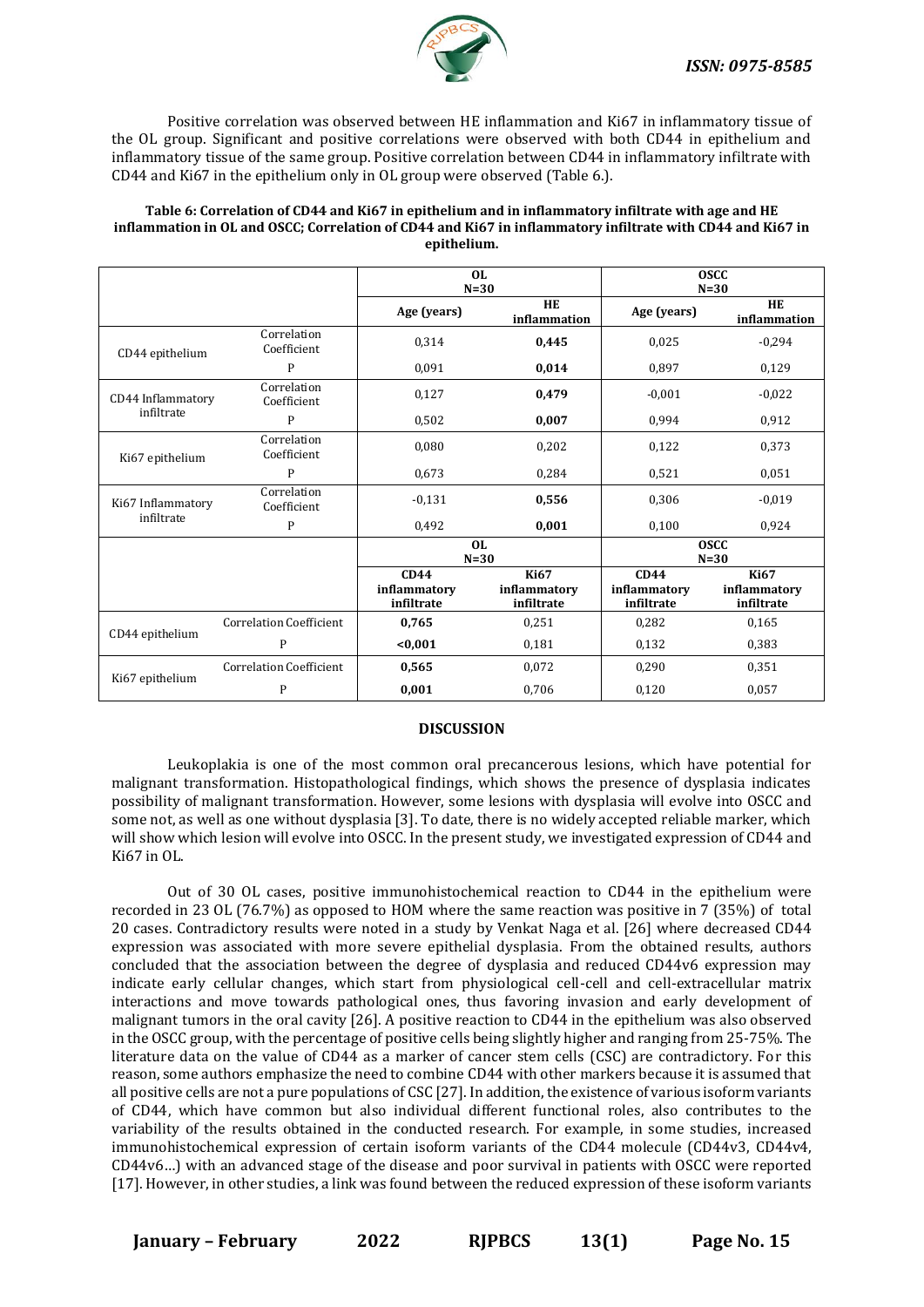and the advanced stage of the disease and poor survival [28]. Also, in some studies, no association was found between the marker CD44 and the stage and prognosis of the disease [29]. In this study, standard form of CD44 (CD44s) was observed, but not the isoform variants, which can certainly be the reason for the variability of the obtained results when compared to some literature data.

Furthermore, in this study a positive immunohistochemical reaction of CD44 in inflammatory infiltrate in 73.4% of OL cases was recorded, while in HOM this reaction was positive in only 10% of cases (p <0.001). There was also a statistically significant difference in relation to the described inflammation on HE staining preparations in the OL and OSCC in relation to HOM (p <0.001). The presence of inflammation in potentially malignant lesions of the oral cavity may be a factor that will at some point prevail toward the onset of a malignant change. This fact is explained by the well-known theory of the association between chronic inflammation and cancer, as well as the fact that leukocytes and other inflammatory cells, which are responsible for defense against inflammation, also produce reactive oxygenated and nitrogenized radicals that can induce DNA damage. Such successive and multiple damages and regenerations may ultimately result in mutations [30]. Therefore, the detection of CD44 in inflammatory infiltrate can be considered not only an indicator of inflammation, but also in some way a marker which will according to the strength of its expression in inflammation, detect OL with higher risk of malignant transformation. In this study, immunohistochemical expression of CD44 and Ki67 in OL were examined, which has not been recorded in any previous study. Sinanoglu et al [31] reported mean value of labeling index (LI) of 36% in 19 nondysplastic OL. Such OLs carries a significant risk for malignant transformation and such patients are recommended to be monitored, as well as those with dysplasia. This potential for malignancy in histopathologically nondysplastic epithelium may mask a mechanism of carcinogenesis that has not yet developed [32]. In the present study, out of a total of 4 OLs with dysplasia (3 mild and one severe) on the pathohistological finding, negative immunohistochemical reactions of Ki67 and CD44 were detected in one case of mild dysplasia. This can be explained by the well-known assertion from the literature that some leukoplakia with dysplasia will never undergo malignant transformation, while some without the presence of it will progress to oral cancer [33]. Positive immunohistochemical reaction for Ki67 in the epithelium was observed in the majority of OSCC (100%) and OL (66.7%) groups, and in 20% of HOM. The results are consistent with the literature data showing a good prognostic value in oral precancerous lesions and OSCC [34-36]. Increased risk for the development of malignancy may be supported by the result of this study, which showed a positive correlation between inflammatory infiltrate on HE preparations and increased expression of CD44 in the epithelium ( $r = 0.445$ ;  $p = 0.014$ ) of OL. This result confirms the role of chronic inflammation in cancer development [30]. In contrast, negative correlation of CD44 on HE inflammation preparations in OSCC ( $r = -0.294$ ;  $p = 0.129$ ) probably supports the fact that the point of no return has been crossed, which would mean that in this case the inflammatory infiltrate probably no longer plays a role in the further progression of the tumor. Positive correlation between CD44 in inflammatory infiltrate and in epithelium was statistically significant ( $r = 0.765$ ;  $p < 0.001$ ), as well as correlation between CD44 in inflammation and Ki67 in epithelium ( $r = 0.565$ ;  $p = 0.001$ ) of the OL group, but it was not the case in the OSCC ( $r = 0.282$ ,  $p = 0.132$ ;  $r = 0.290$ ,  $p = 0.120$ ). Based on the obtained results, it can be concluded that CD44 has shown to be highly sensitive and specific in the diagnosis of potentially malignant oral lesions such as OL.

Considering results of this study and results of previously published studies, related to the expression of CD44 and Ki67 in the OL and OSCC, we can say that both of these markers play an important role in carcinogenesis of oral mucosa. However, the wide range of molecular aberrations that occur with a relatively high frequency in potentially malignant lesions of the oral mucosa and epithelial dysplasia, then difficulties in terms of standardization and evaluation of markers on small samples, give results that still due to the mentioned limitations failed to be implemented in clinical practice. Therefore, further studies on a larger number of samples that will use standardized immunohistochemical methods to overcome the mentioned limitations are needed.

## **REFERENCES**

- [1] WHO Collaborating Center for Oral Precancerous Lesions. Oral Surg Oral Med Oral Pathol 1978;4:518–39.
- [2] Martorell-Calatayud A, Botella-Estrada R, Bagán-Sebastián JV, Sanmartín-Jiménez O, Guillén-Barona C. Actas Dermosifiliogr 2009;100(8):669-84.
- [3] Silverman S, Jr, Gorsky M, Lozada F. Cancer 1984;53:563–8.